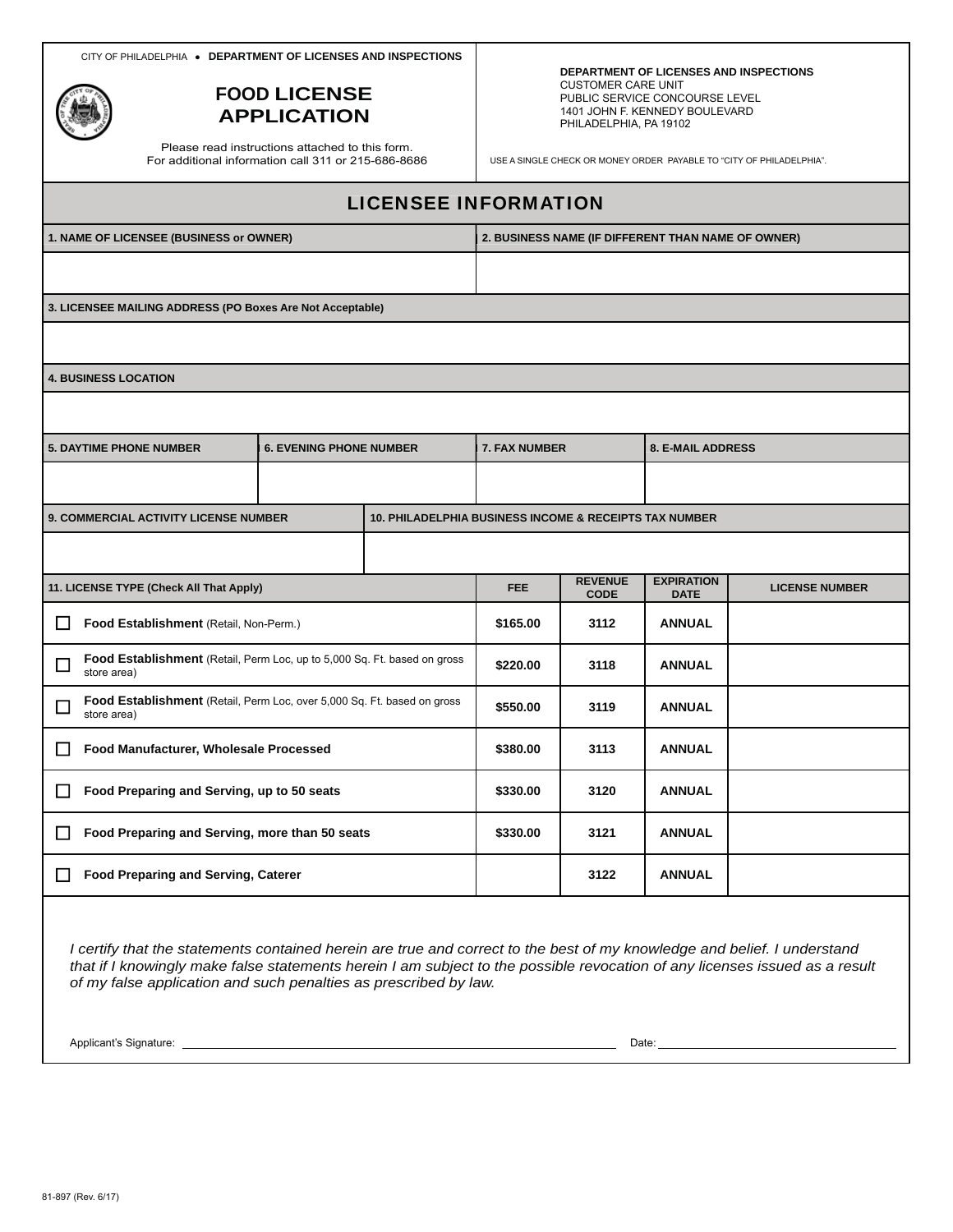

# **City of Philadelphia** · **Department of Licenses and Inspections FOOD LICENSE APPLICATION - INSTRUCTIONS**

The Food License Application must be completed to serve, prepare, or distribute food within the City of Philadelphia. You should apply for the Food License using this form and submit a single check or money order payable to the "City of Philadelphia" for the total fee amount. The Health Department will determine which Food License(s) you require.

Health Department approval for all food licenses is a prerequisite to processing your Food License Application. Please arrange for the Food Protection Unit to inspect your business operation and provide an eligibility report prior to completing this application. A Health Department inspection can be requested by calling (215) 685-7495.

Your Food License Application cannot be processed *until the License Eligibilty Report is issued by the Health Department.*  As a reminder, all business operations within the City of Philadelphia must have a valid *Commercial Activity License* prior to receiving any license from the Department.

For more information, call 311 or (215) 686-8686

# **COMPLETING THE FOOD LICENSE APPLICATION**

Each field on the application form is numbered and those numbers correspond to the numbers below.

- 1. **Name of Licensee**  Fill in the legal name of the organization or the owner the license will be issued to. Full legal name must be used; initials and last name cannot be accepted.
- 2. **Business Name**  Fill in the legal name of the business the license is to be issued, if different from the Licensee name entered in field 1.
- 3. **Mailing Address**  Fill in the full mailing address for the organization. PO Boxes cannot be accepted.
- 4. **Business Location**  Fill in the full physical address or location of the food operation.
- 5. **Daytime Phone Number**  Fill in the owner's daytime or mobile phone number.
- 6. **Evening Phone Number**  Fill in the owner's evening phone number.
- 7. **FAX Number**  Fill in the company's FAX number.
- 8. **Email Address**  Fill in the owner's email address. This is required to complete the license.
- 9. **Commercial Activity License #**  Fill in the OWNER'S Commercial Activity License (CAL) number. This number will be cross referenced to the Food License number(s). If you do not have a CAL, you must apply for one prior to requesting a license. See note above.
- 10. **Business Income and Receipts Tax Number**  Fill in the organization's City of Philadelphia Tax Business Income and Receipts Tax Number
- 11. **License Type**  Please select the Food License(s) that you need to acquire to operate your business, based on the following descriptions. Each license requires a Health Department *License Eligibility Report* and a *Commercial Activity License*. Any additional requirements are listed with the license below.

#### **Food Establishment, Retail Non-Permanent Location (3112)** –

 Required of any person operating a retail food establishment that is not permanent. This includes vehicles, movable stands, carts, etc.

#### **Additional Requirements:**

- If business is operated from a motor vehicle please provide the tag number, year, and make of vehicle.
- If business is operated from a stand, cart, etc, please give a description.
- Health Department approval.